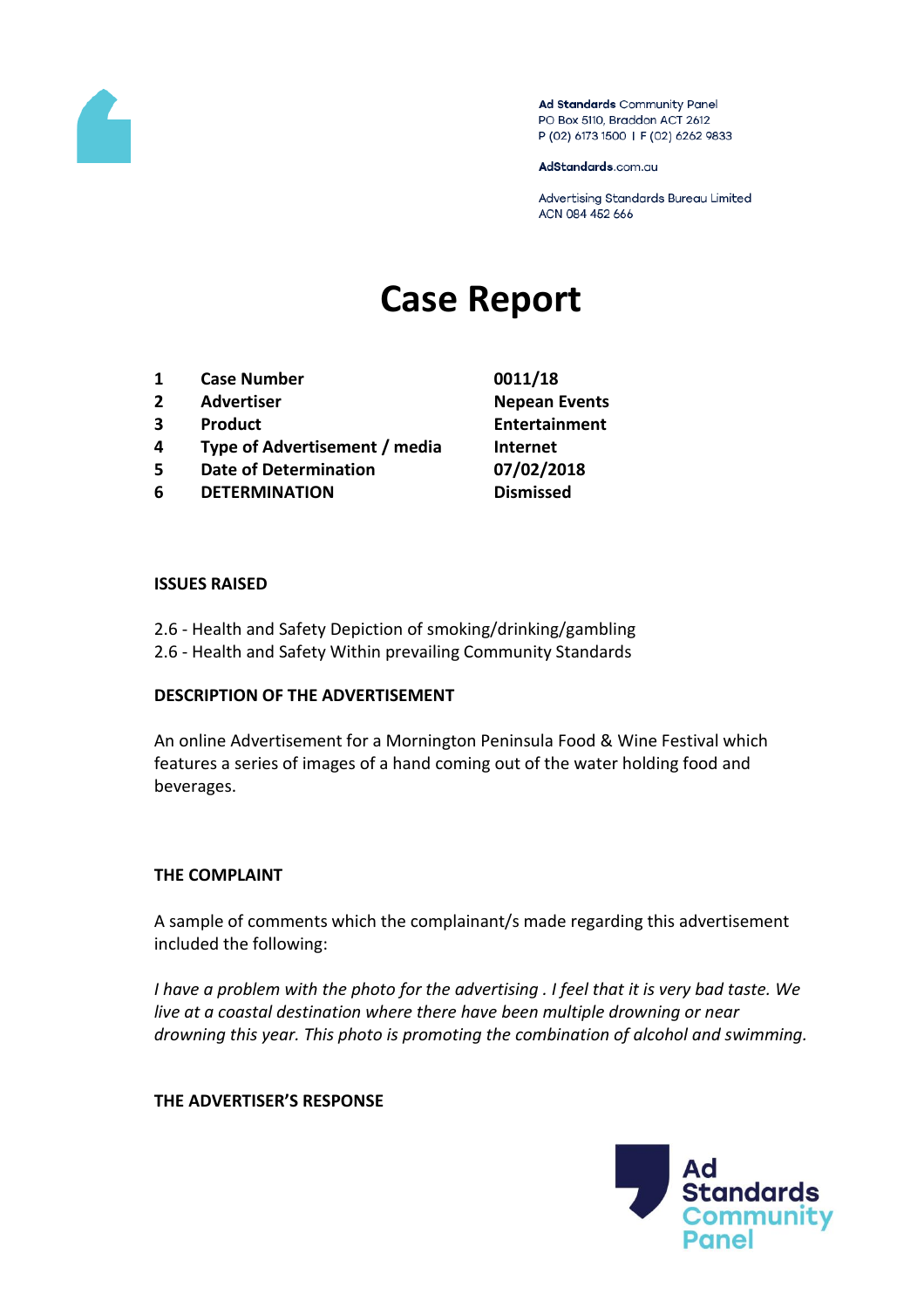

Comments which the advertiser made in response to the complainant/s regarding this advertisement include the following:

*The Mornington Peninsula is a destination of bountiful premium produce which includes wine, beer, meat, seafood, fruit, cheese, vegetables and more. It's a place where the lush green vines of some of Australia's best Pinot Noir and Sauvignon Blanc are backdropped by the Great Southern Ocean, Port Phillip Bay and Western Port Bay. A place where livestock graze on pastures of a rich green hue, and where crops are enriched by rainclouds that have travelled thousands of kilometres across some of the wildest of oceans and frontiers. It's where the sea meets the land, and the land meets the sea; creating a crescendo of gastronomic experiences.*

*It is this fortuitous geographic landscape, and the produce of it's yield, that form inspiration for the Mornington Peninsula Food & Wine Festival 2018 artwork. As a creative juxtaposition of the land meeting the sea, and the sea meeting the land; a series of images have been created to form a visual discussion of the area. The intended message to the viewer to is to appreciate our local produce, region, and to savour the experience.*

*In the series of images, you will see a hand emerging from the water. The hand is proudly holding one of several different local produce specialties which include; beef, cheese, beer, vegetables and wine. In a further addition to the ocean based images, some land based imagery is also introduced. With the hand now proudly emerging from a grape vine, you are introduced to yet another juxtaposition of a local Snapper fish rising above the lush green foliage. It is this visual juxtaposition which forms the discussion of the Mornington Peninsula's world class producers and growers who thrive on the geographic fortune; of the land meeting the sea.*

*The artwork has not been created in a literal sense, and it is not the intention of the creator to be encouraging swimming, or climbing into grapevines for that matter. As a region that is largely surrounded by sea, the Mornington Peninsula is identifiable by it's relationship with the ocean, and any visual discussion of the area that doesn't involve the sea would be ill-considered. In an attempt to mitigate any possible confusion that the figurative arm and hand belong to a person who is swimming, the artwork was carefully created so that the body cannot be seen, and the visual action of the arm and hand do not appear to be performing or actioning anything resembling a swimming stroke or technique.*

## **THE DETERMINATION**

The Advertising Standards Board ("Board") considered whether this advertisement breaches Section 2 of the Advertiser Code of Ethics (the "Code").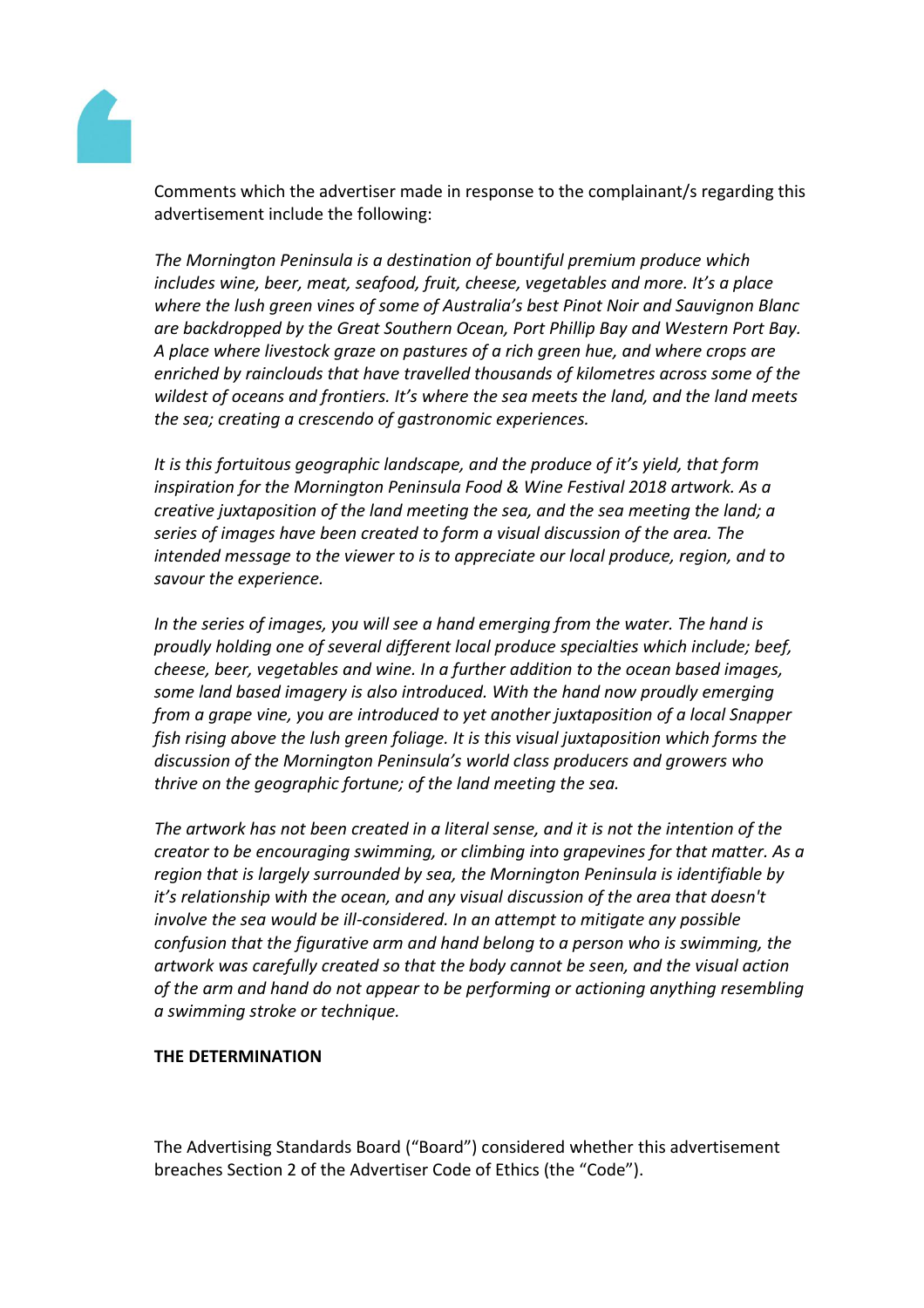

The Board noted the complainant's concern that the advertisement promotes the combination of alcohol and swimming.

The Board reviewed the advertisement and noted the advertiser's response.

The Board considered Section 2.6 of the Code. Section 2.6 of the Code states: "Advertising or Marketing Communications shall not depict material contrary to Prevailing Community Standards on health and safety".

The Board noted the internet advertisement featured a series of images of a hand coming out of the water holding food and beverages. In particular the Board noted the images of the hand holding beer and wine.

The Board noted the complainant's concern that there have been a number of drowning deaths over the last year and this advertisement was promoting the combination of alcohol and swimming.

The Board acknowledged that there is significant community concern around water safety in Australia, and that it is not advisable to combine alcohol consumption and swimming.

The Board considered the advertiser's response that the ocean was depicted to represent the area the festival was taking place in, and care was taken to make sure that the hand depicted in the advertisement did not look like anyone swimming.

The Board considered the advertisement as highly stylised and artistic and that the image was promoting a food and wine festival in the region.

The Board considered that the hand in the advertisement may resemble a swimmer putting their hand up in the water for help, however considered that the hand holding a drink was more symbolic of the produce of the local area.

The Board considered that it was unlikely any reasonable member of the community would see this advertisement as promoting or condoning the combination of swimming and alcohol consumption bust rather that it is a series of images clearly promoting a food festival.

The Board considered that the advertisement did not depict material contrary to Prevailing Community Standards on health and safety. The Board determined that the advertisement did not breach Section 2.6 of the Code.

Finding that the advertisement did not breach the Code on other grounds, the Board dismissed the complaint.